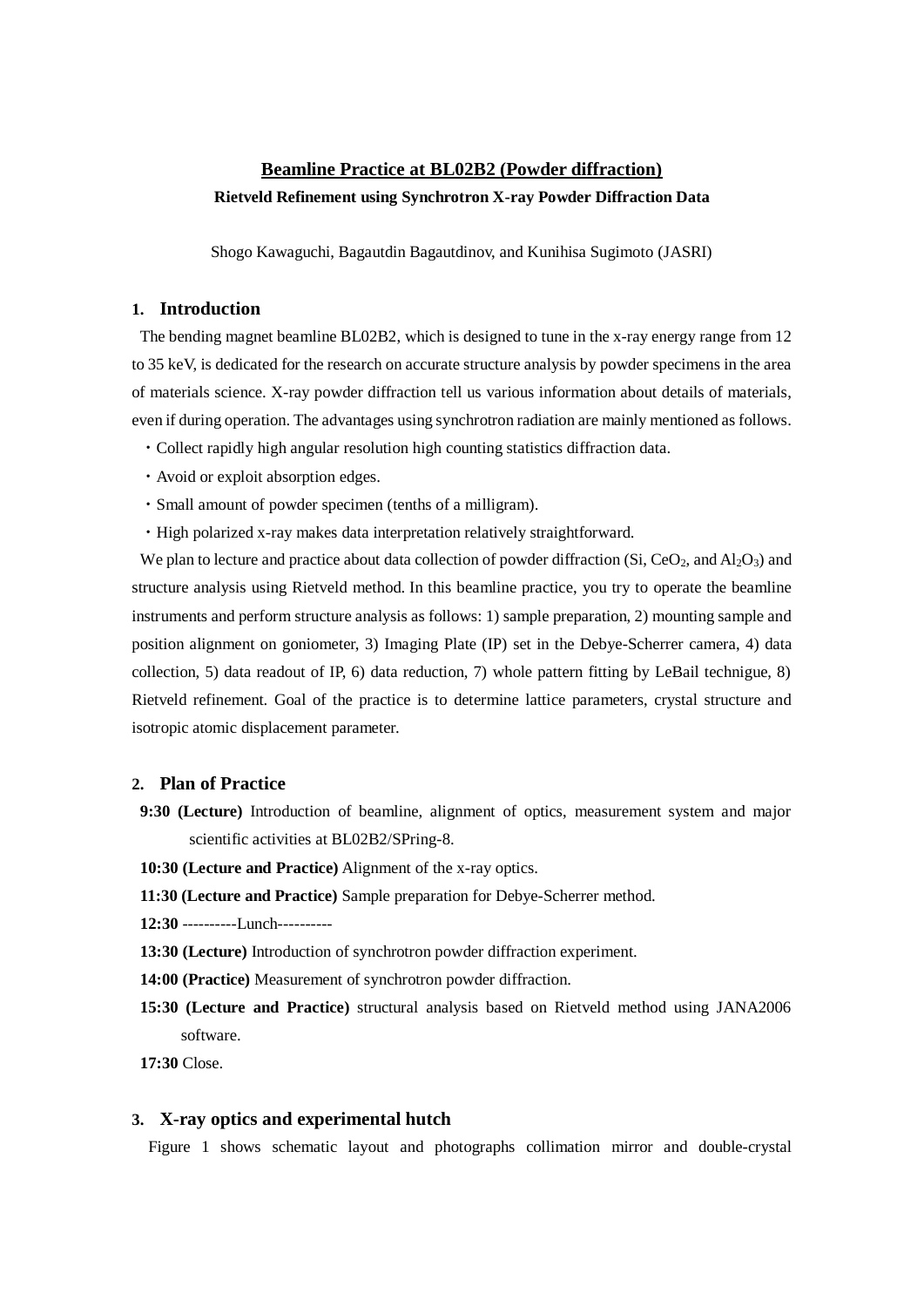monochromator (DMC) in optical hutch of BL02B2 [1]. The beamline optical hutch contains mirror and DMC to tune monochromatic X-ray of energy needed for experiment.

The beamline utilizes a Pt, Ni-coated flat Si mirror to intercepts a photon beam of 1.8mm (V)  $\times$  1.0 mm (H) at a distance of 45 m from a source point. The mirror vertically focuses the beam and for this it dynamically bent by the mirror holder. To accept photon beam with a glancing angle of 2 mrad the mirror is long (about 1 m) and a well polished. The bending radius  $R_m$  is adjustable, to focus the beam in the vertical direction. In addition to the bending, the holder provides each end of the mirror with independent horizontal and vertical translations necessary to align the photon beam. Cut-off energy is varied by horizontal translating the mirror perpendicular to the beam axis that the beam will hits either Pt/Si-, Ni/Si-, or non-coated Si surface. The functional diapasons are Si (*y* = 0 mm) 12.4-15.5 keV (*λ*  $= 0.8-1.0$  Å); Ni ( $y = 10$  mm) 15.5-28.2 keV ( $\lambda = 0.440 - 0.8$  Å) and Pt (-10 mm) 28.3-35.0 keV  $(\lambda=0.354-0.439 \text{ Å})$ . The mirror uses to reject of higher harmonics of the incident beam and within energy area functional is the material (Si or Ni or Pr) with high and non-edge reflectivity. A doublecrystal monochromator (DCM) of two Si(111) crystals with a fixed-exit beam geometry provides monochromatic photons. The monochromator is built on goniometer with the surface of the first crystal in the center of rotation. The second crystal can be moved parallel and perpendicular to the crystal surface in order to realize a fixed beam offset during an energy scan. It reduces the motion of the beam position at sample position at 57.5 m. For a given energy range of 12-35 keV, the first crystals rotate within angle range of 9.48°-3.24°. The photon flux at the sample position is estimated to be about  $10^{11}$  (photons/s) for 25 keV X- rays. For a monochromatic X-ray beamline, a *γ*-rays stopper is placed downstream the monochromator to stop the γ-rays with direct SR beam. After DCM, the monochromatic beam positioned higher than the direct beam and it passes through a rectangular tube surrounded by the Pb (lead) block.

The large Debye-Scherer camera with two-axis (*ω*, 2*θ*) goniometer having motor-driven *x* and *z* stages is equipped in second (experimental) hutch (Figure 2). The station has been designed such that it is capable of accommodating a wide variety of experiments, particularly those utilizing non-standard (low-high temperatures (20 - 1100) K, gas, laser-light) environments. The imaging plate (IP; 200 mm  $\times$  400 mm) and micro-strip MYTHEN are available as a detector. In this practice, we plan to use the IP detector. Data reduction perform using IP reader in front of experimental hatch. All operations of the experimental procedure perform using beamline control software on Windows PC from outside of experimental hatch.

**[Exercise 1: In this practice, wavelength is**  $\lambda = 0.5 \text{ Å}$  **(***E***=24.8 keV). When crystal plane uses Si (111), what is degree of**  $\theta_M$  **in monochrometer?] <b>(Hint:**  $\lambda = 2d(111)\sin \theta_M$  and d-value = 3.136 **Å). Write the answer in last page.**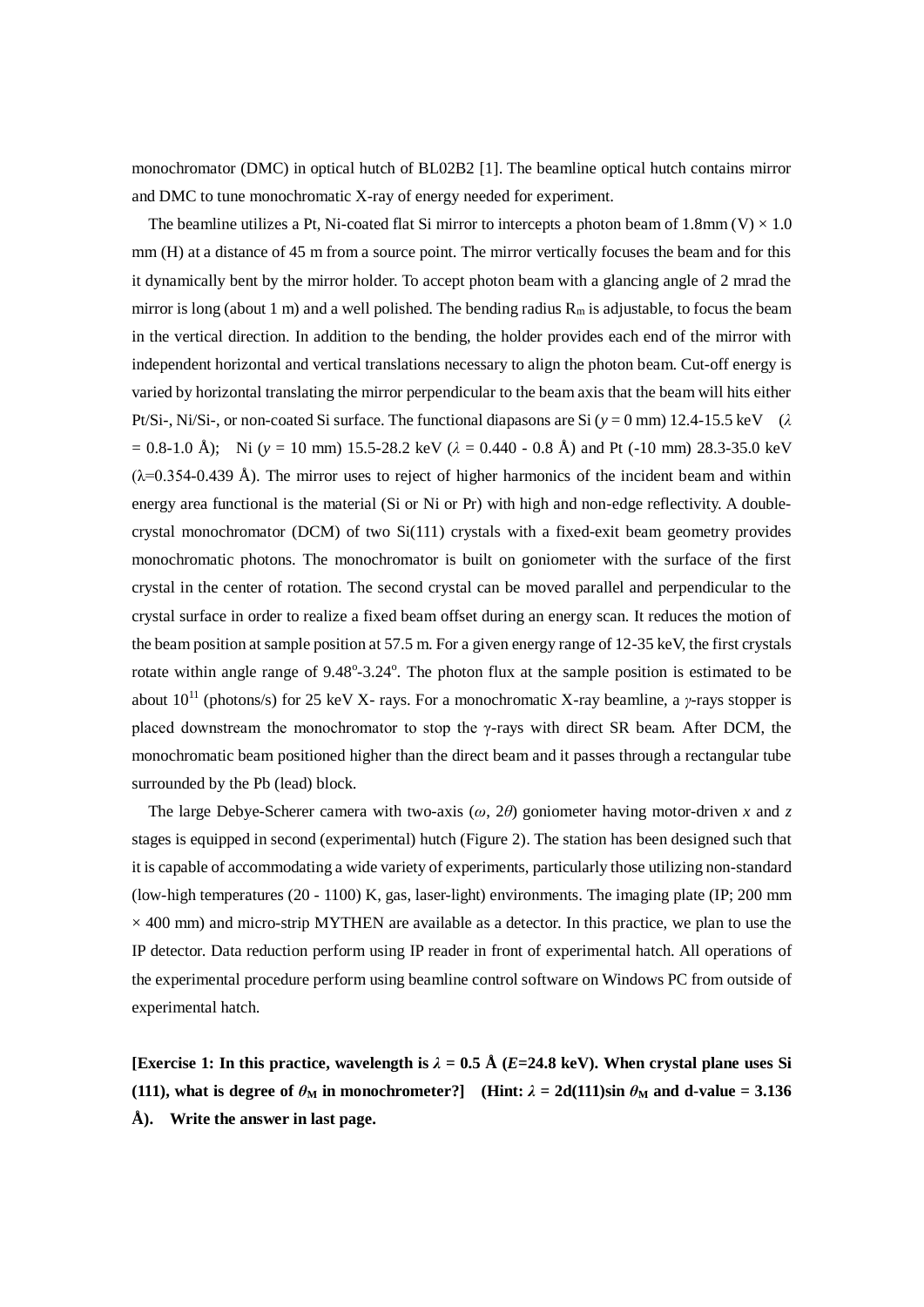

**Figure 1**. Schematic view in the optical an experimental hutches of the BL02B2 beamline. Distance from light source (m).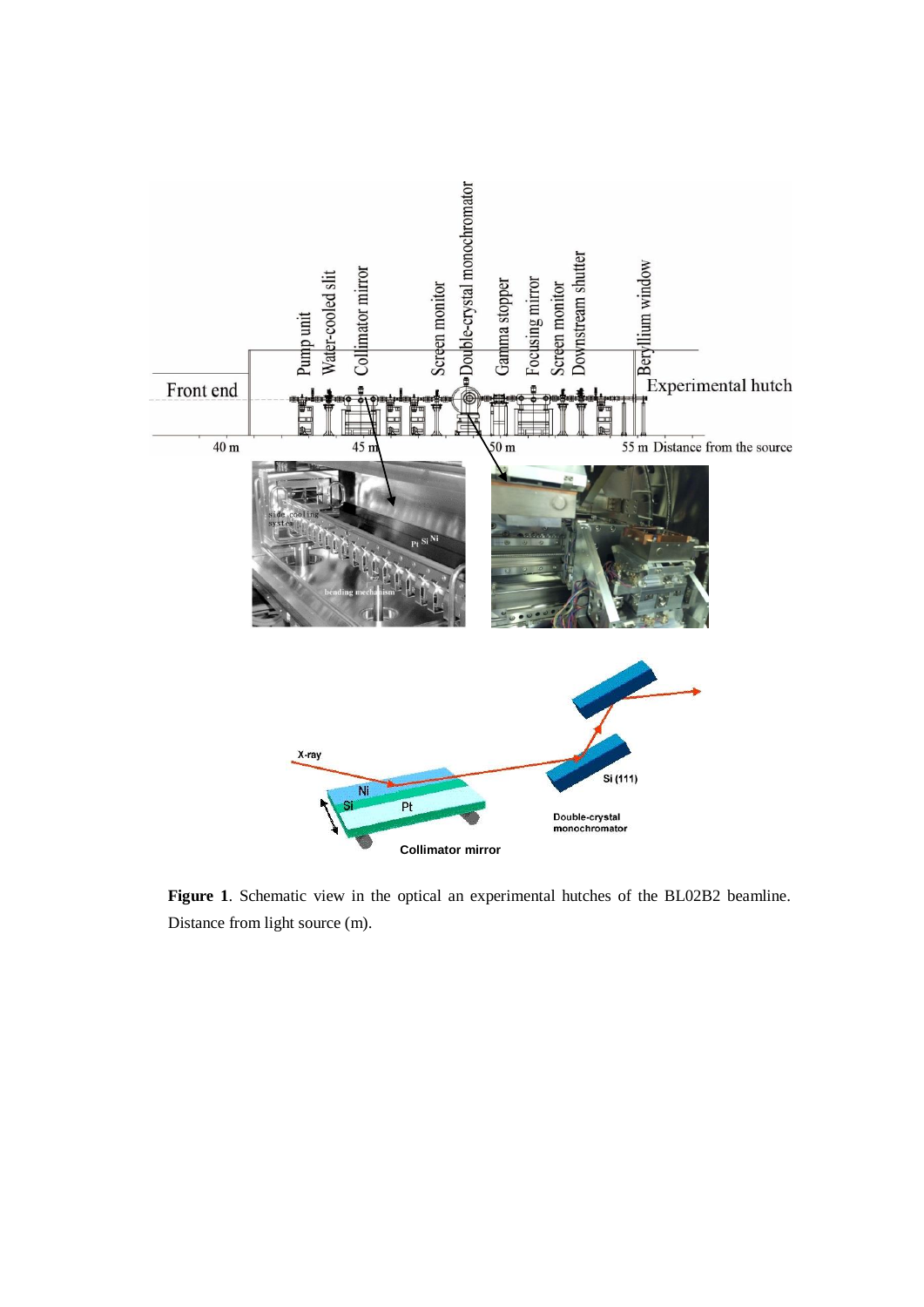

**Figure 2**. Large Debye-Scherrer camera (a):Schematic view and (b) Photograph installed at the experimental hutch. The camera radius of IP is 286.48 mm.

## **4. Sample preparation**

The samples used for practice should be finely and uniformly ground and loaded in capillaries. In this practice, all samples average bulk compositions and structures are known. In general, sample preparation required the material, an instrument for grinding, and a sample holder (grass capillary). You should use φ0.2 mm low X-ray absorption glass capillary. The capillary substrate is amorphous to avoid any diffraction interference. The transmission method using grass capillary has one of advantage of which the X-ray diffraction position and intensity exactly can collect on detector. The main steps for sample preparation:

- 1) Obtain a few tenths of a milligram (or more) of the material, as pure as possible.
- 2) (Optional) Grind gently the sample to homogenize powder. Fine powder can minimize displacement of peak profile by preferred orientation in capillary.
- 3) Set sample holder to goniometer head and fix capillary to holder by Cray.



**Figure 3**. Mounting sample on goniometer head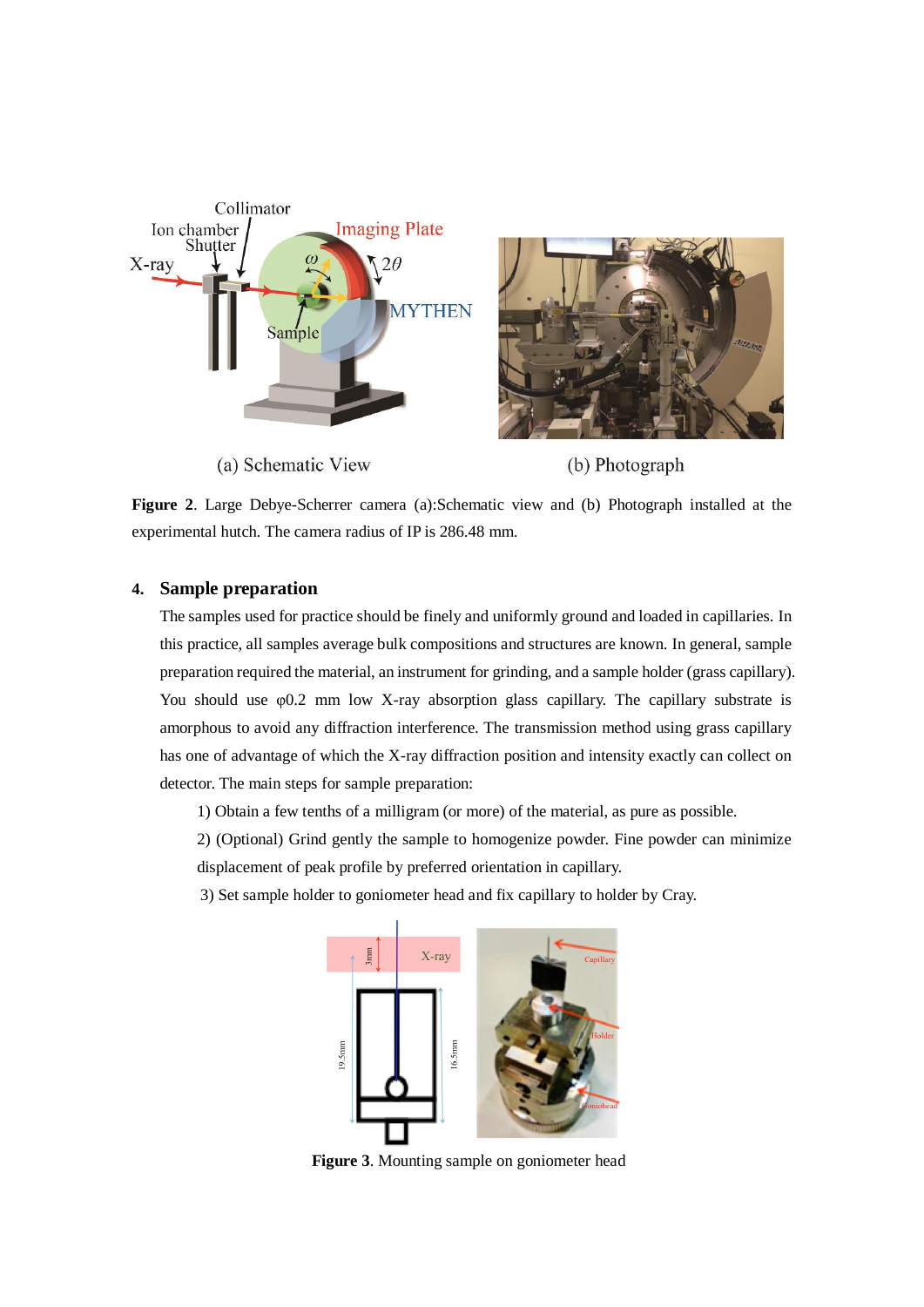**[Exercise 2: Calculate 2***θ* **of 111 Bragg reflection in CeO<sub>2</sub> (** $\lambda = 0.5$  **Å)] Write the answer in last** page. Hint: Cubic cell parameter  $a = 5.4111 \text{ Å}$ ,  $d(hkl) = (1/a^2 (h^2 + k^2 + l^2))^{-1/2}$ ,  $\lambda = 2d \sin \theta$ 

## **5. Practice**

### **5.1 Experiment**

- ・Sample mount to Debye-Sherrer camera
	- $\checkmark$  Set the sample Debye-Sherrer camera, and adjust the center of rotation.
- ・Erase Imaging plate (IP) data and IP set up
	- $\checkmark$  Put into the erase box with white side of facing upward
	- $\checkmark$  Push the START button.
	- $\checkmark$  Clean the IP surface using alcohol.
	- $\checkmark$  Put the IP into cassette of Debye-Scherrer camera (Put the white surfacing toward the sample.).
	- $\checkmark$  Close the leak screw and then open the vacuum pump valve
	- $\checkmark$  Exit from the hutch

#### ・Data Collection: X-ray exposure

- $\checkmark$  Data collection perform using the Labview software (Scan3\_Spinner; Figure 4), and set "exposure time" for 5 min. and "shift of IP" to 12 mm in the Debye-Scherrer camera dialog.
- $\checkmark$  In "IP\_move" dialog, select "initial position", and then run the program.
- $\checkmark$  Run the "Scan3 Spinner" software.

#### ・Reading IP data

- $\checkmark$  Open the experimental hutch.
- $\checkmark$  Close the vacuum pump valve, and then open the leak valve.
- $\checkmark$  Pick up the IP from the cassette.
- $\checkmark$  Put IP into the envelope, and bring IP to the IP reader (BAS-2500) in front of hatch.
- $\checkmark$  Set IP into the IP reader in the darkroom.
- $\checkmark$  In IP read software on the computer BL02B2-3, input file name (no extension) and comment (not mandatory) and click the "Read" button. Reading takes  $\sim$  5 min.
- $\checkmark$  The recorded 2D image data can see using "Image Gauge" program.
- ・Powder data transformation from 2D to 1D data
	- $\checkmark$  Copy IPV32.exe, GRFONT.dat, and GRWND.EXE to the folder of image data file. IPV32.exe is transformation software from 2D to 1D.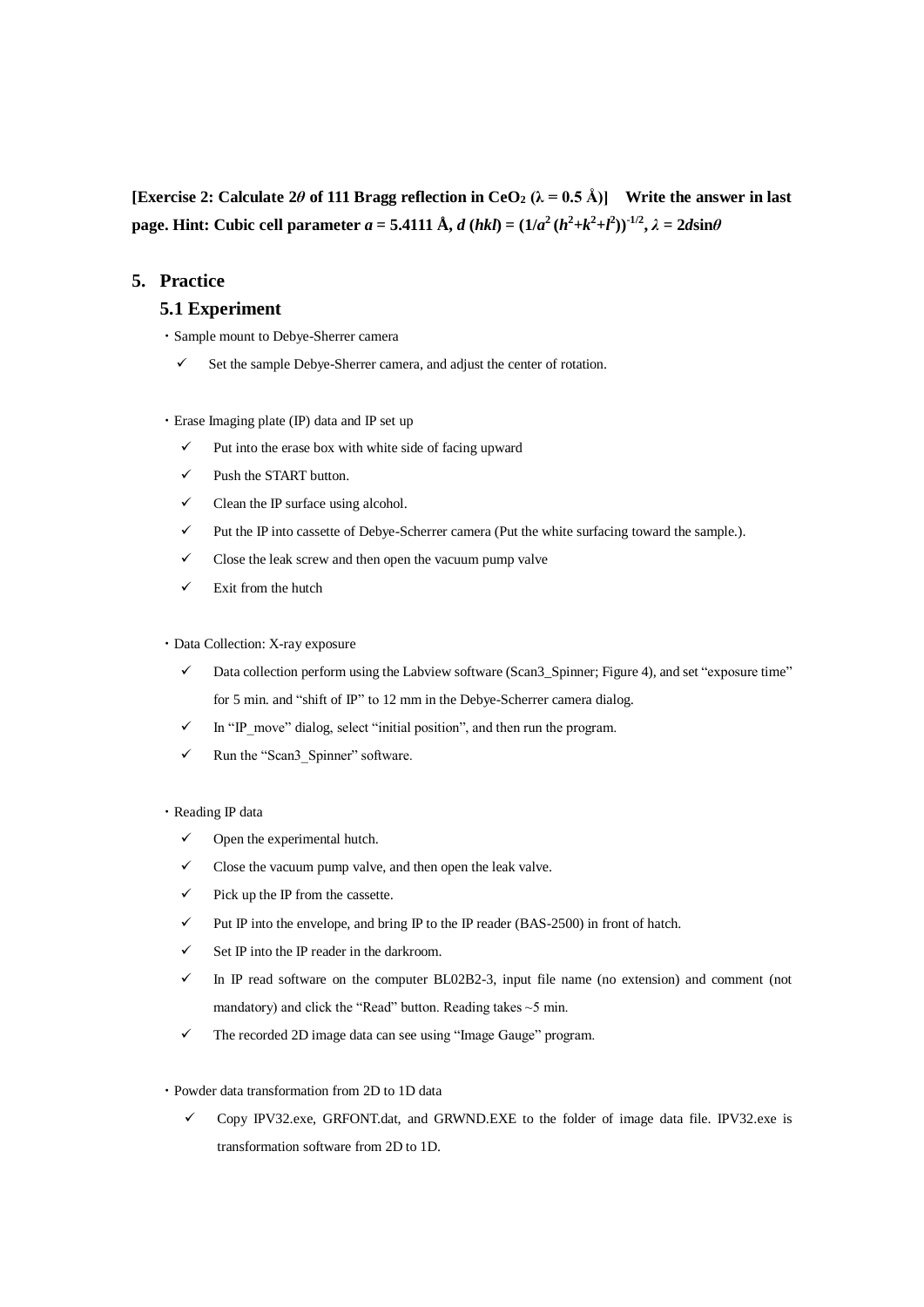- $\checkmark$  Double click "IPV32.exe" IP type 100micro(0)/50mic(1) : 1
- $\checkmark$  Input image file name (\*.img), and then appear operating menu.
- $\checkmark$  Next operation is referred in beamline manuals.

| $\overline{\mathbf{x}}$<br><b>CONSTRUCTION</b><br>Scan3_Spinner.VI<br>ಿ<br>$\Rightarrow$<br>$\circ$ |                                                                              |
|-----------------------------------------------------------------------------------------------------|------------------------------------------------------------------------------|
| Spinner.ver                                                                                         |                                                                              |
| Attenator<br>35keV(Ag0.3)                                                                           |                                                                              |
| <b>Number of data</b><br><b>Current status</b><br>$1 - \nabla$<br>$\overline{0}$                    | أتعاصا<br>$\mathbf{x}$<br>19 IPMove_v3.vi<br>စ္စု<br>$\mathbf{H}$<br>☆       |
| <b>Exposure time</b><br><b>Remaining time</b><br> 300<br>10<br>sec<br>sec                           | <b>Current</b><br>IP_case move<br>0<br>mm<br>Initial position (IP = $10mm$ ) |
| Moving IP after exposure by<br>$\frac{1}{2}$<br>mm                                                  | IP exchange position (IP = $180$ mm)<br>$\epsilon$<br>Manual positioning     |
|                                                                                                     | Move to 90.00<br>mm                                                          |

**Figure 4**. Interface of measurement software.

|                                        |                                            |  |     |  |                                        |  |  |      |  |                       |             |  | <b>BAS-2500</b> |  |         |   |
|----------------------------------------|--------------------------------------------|--|-----|--|----------------------------------------|--|--|------|--|-----------------------|-------------|--|-----------------|--|---------|---|
| File Name : Untitled                   |                                            |  |     |  | Sampling Area:<br>Grid<br>All<br>Free  |  |  |      |  |                       |             |  |                 |  |         |   |
| Comment:                               |                                            |  |     |  | Selected Size: (H) 402.0mm (V) 204.8mm |  |  |      |  |                       |             |  |                 |  |         |   |
| Gradation: 256 (8bit)<br>65536 (16bit) |                                            |  |     |  |                                        |  |  |      |  |                       |             |  |                 |  |         |   |
|                                        |                                            |  |     |  |                                        |  |  |      |  | J.                    |             |  |                 |  | $\circ$ | P |
| 1                                      |                                            |  |     |  |                                        |  |  |      |  |                       |             |  |                 |  |         |   |
|                                        |                                            |  |     |  |                                        |  |  |      |  |                       |             |  |                 |  |         |   |
|                                        |                                            |  |     |  |                                        |  |  |      |  |                       |             |  |                 |  |         |   |
| 5                                      |                                            |  |     |  |                                        |  |  |      |  |                       |             |  |                 |  |         |   |
| 6                                      |                                            |  |     |  |                                        |  |  |      |  |                       |             |  |                 |  |         |   |
| 7                                      |                                            |  |     |  |                                        |  |  |      |  |                       |             |  |                 |  |         |   |
|                                        |                                            |  |     |  |                                        |  |  |      |  |                       |             |  |                 |  |         |   |
|                                        | $\overline{2}$<br>3<br>$\overline{A}$<br>8 |  | A B |  | $\mathbb{C}$                           |  |  | DEFG |  | File Size:<br>62.8 MB | $H$ $\perp$ |  | K L             |  | M N     |   |

**Figure 5**. Interface of IP reader (BAS-2500).

## **5.2 Data analysis**

Profile fitting:

Profile fitting is the most precise way to determine diffraction peak position, intensity, and width for calculating lattice parameters and crystallite size. To practice we will use the powder diffraction option (LeBail technique and Rietveld analysis) implemented in Jana2006 (Petrichek and Dusek [3]). The software can be downloaded from http://jana.fzu.cz web site.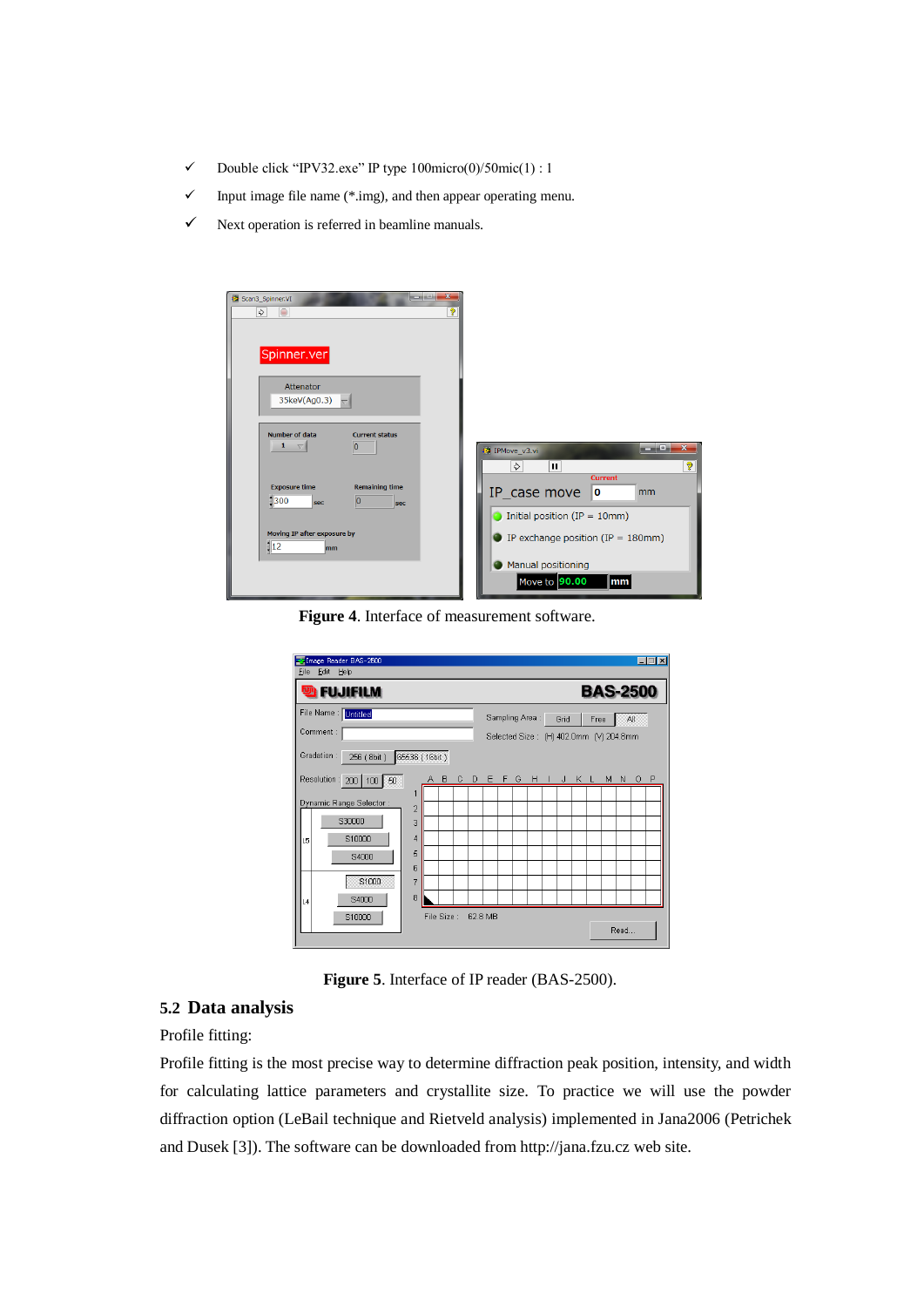The Le Bail algorithm involves refining the unit cell, the profile parameters, and the peak intensities to match the measured powder diffraction pattern. For computing, the unit cell and space group of the sample must be predetermined because they are included as a part of the fitting technique. It is not necessary to know the structural factor and associated structural parameters, since they are not considered in this type of analysis. In the practice, LeBail powder characteristics for test samples will be analyzed using pseudo-Voigt profile function, Legendre background corrections and a shift of the peaks due to the sample being slightly shifted from the center of the diffraction circle (details see SPring-8/BL02B2 Jana2006 guidance). The pseudo-Voigt function can be considered as combination of the Gaussian and Lorentzian (longer tail) terms. The profile fitting allows determine exact values of unit cell parameters together each reflection indexing to a specific *hkl* usable for structure refinement.

#### Structure refinement using Rietveld method:

The Rietveld method is similar to the full pattern decomposition using LeBail algorithm, except that the values of the integrated intensities are no longer treated as variables. The profile intensities compose information about the electron density inside the unit cell, namely where the atoms are located. In Rietveld the intensities are included into all calculations as functions of relevant geometrical, specimen and structural parameters. Full profile refinement is computationally intense and employs the non-linear least squares method which requires a reasonable initial approximation of many parameters. Therefore, usually LeBail technique used to perform a full pattern decomposition prior to Rietveld refinement which use suitably determined relevant parameters (background, peak shape, zero shift or sample displacement, and unit cell dimensions) as the initial approximation. For Rietveld calculations the structural factor and associated structural parameters needed and therefore structural information imported for calculations using known or isomorphs structures (for the practice samples this information presented in the subsequent paragraph). Complementing atomic positions in the unit cell affect the profile peak intensities but not the positions.

Rietveld refinement fits the whole pattern at once and refines: atomic positions  $(A_1Q_3)$ , lattice parameters, profile parameters (the peak shape), background parameters, and atomic displacement parameters.

There are several advantages of the beamline experiment making data calculation and interpretation relatively straightforward: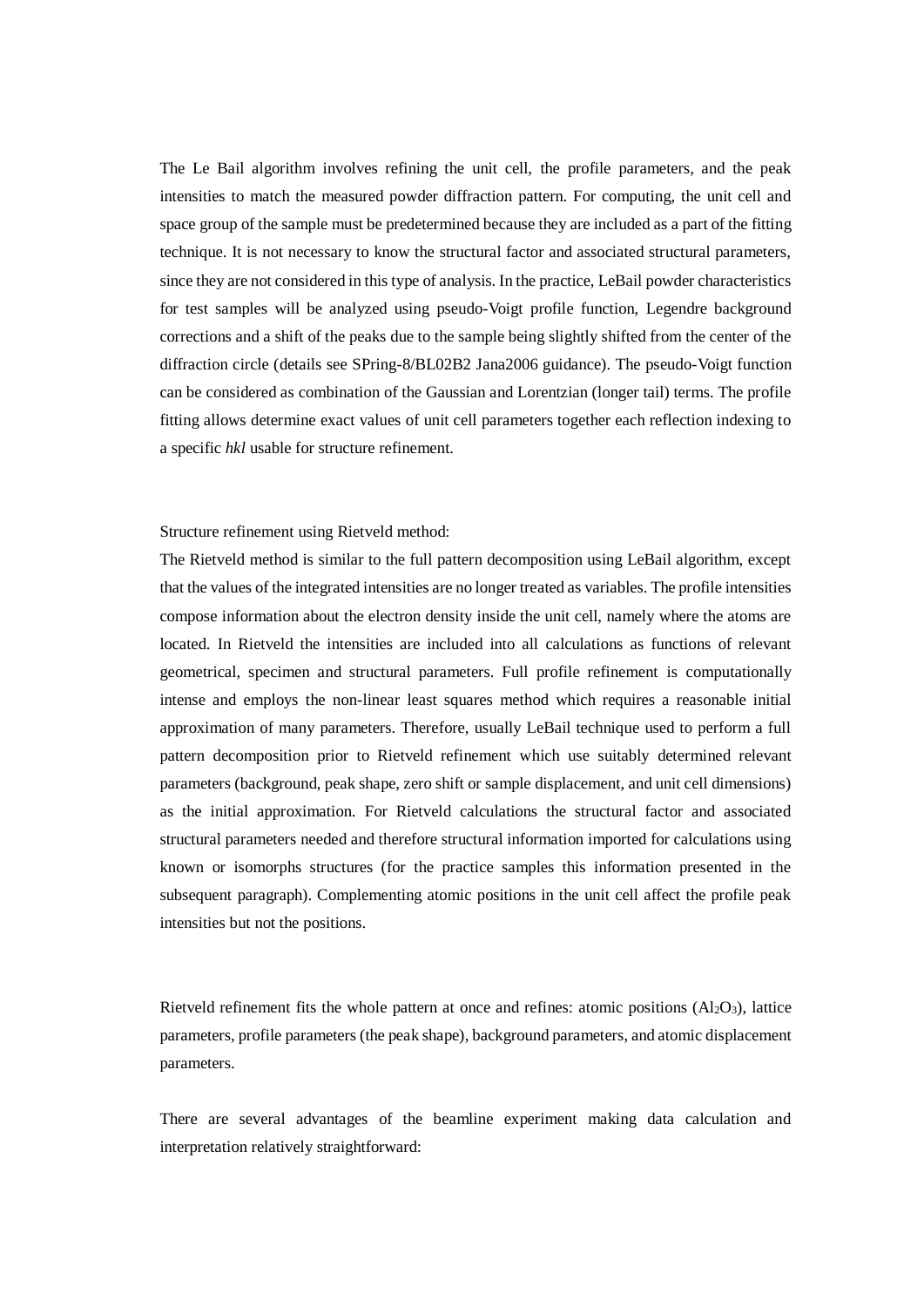- Utilizing linearly polarized synchrotron X-ray (P=1) and high beam energy (short wavelengths of 0.5 Å, high penetration) make equal to 1 the polarization correction and absorption factors which are involved in converting diffracted radiation intensities to structure factors during the process of structure determination for the experiments.

Using a small quantity of well-grinded powder sample avoids extinction effect, which is destructive interference from re-reflections within the crystals.

## Cerium oxide

|                               | Stoichiometry = $CeO2$ |                                               |  |  |  |  |  |  |
|-------------------------------|------------------------|-----------------------------------------------|--|--|--|--|--|--|
| Space Group = $Fm-3m$ (225)   |                        |                                               |  |  |  |  |  |  |
| $a = 5.4111 \text{ Å}$        |                        |                                               |  |  |  |  |  |  |
| Atomic Positions              |                        |                                               |  |  |  |  |  |  |
| Ce.                           | 4a                     | 0, 0, 0                                       |  |  |  |  |  |  |
| O                             | 8c                     | $\frac{1}{4}$ , $\frac{1}{4}$ , $\frac{1}{4}$ |  |  |  |  |  |  |
| Coordination Numbers/Geometry |                        |                                               |  |  |  |  |  |  |
| Ce                            | $CN=4$ atoms of O      | Tetrahedral coordination                      |  |  |  |  |  |  |
| Ω                             | $CN=4$ atoms of Ce     | Tetrahedral coordination                      |  |  |  |  |  |  |
|                               |                        |                                               |  |  |  |  |  |  |



# Silicon Stoichiometry = Si Space Group =  $Fd-3m(227)$  $a = 5.43118 \text{ Å}$ Atomic Positions Si 4*a* 0, 0, 0 Coordination Numbers/Geometry Si CN=4 Tetrahedral coordination

*α-*Aluminium oxide Stoichiometry =  $Al_2O_3$ Space Group =  $R-3c$  (167) *a* = 4.7591 Å *c* = 12.9918 Å Atomic Positions